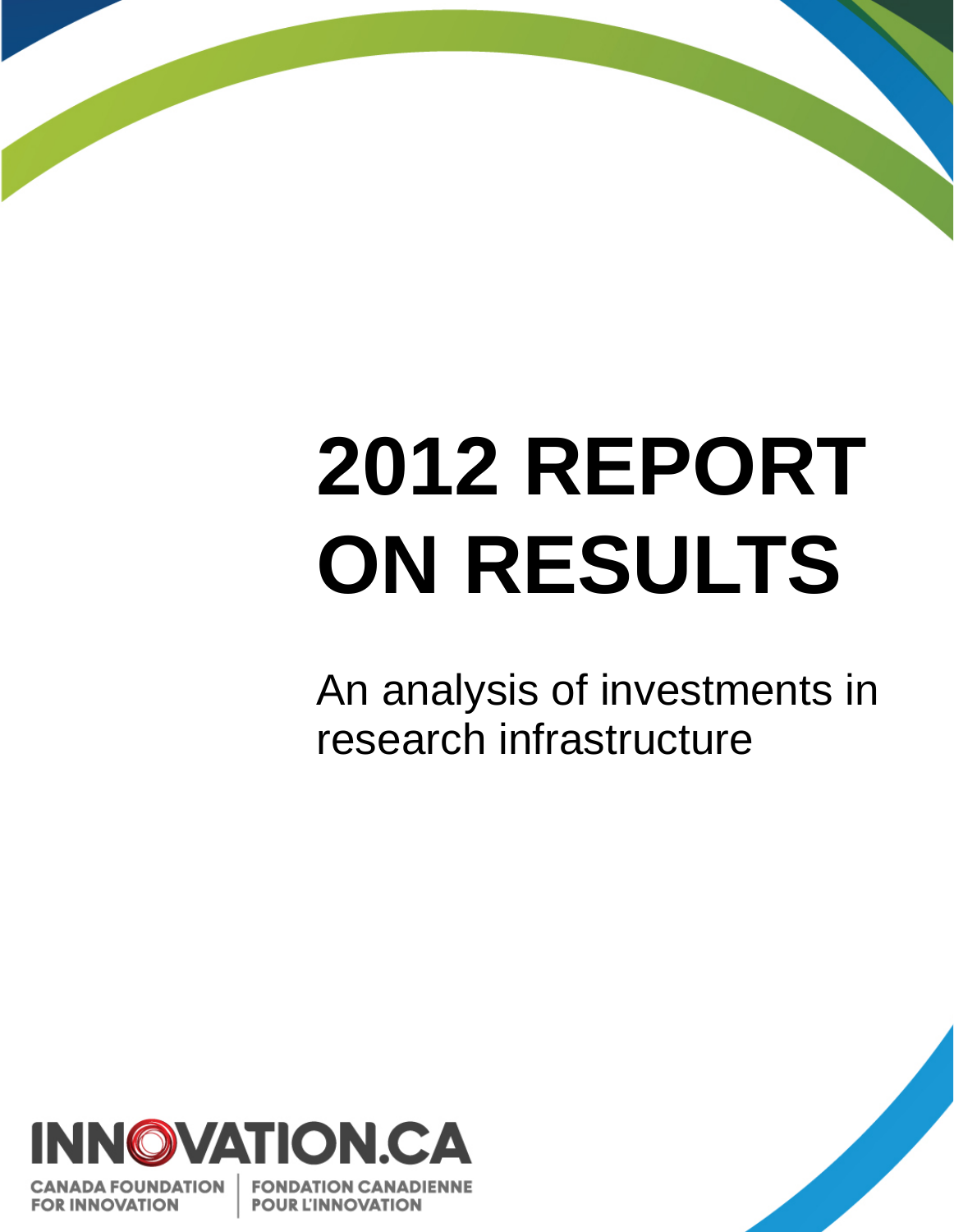#### **ABOUT The Canada Foundation for Innovation**

Created by the Government of Canada in 1997, the Canada Foundation for Innovation (CFI) strives to build our nation's capacity to undertake world-class research and technology development to benefit Canadians.

The CFI's national objectives are to enhance the capacity of institutions to:

- support economic growth and job creation, as well as health and environmental quality through innovation;
- carry out important world-class scientific research and technology development;
- expand research and job opportunities by providing support through research infrastructure for the development of highly qualified personnel; and
- promote productive networks and collaboration among Canadian universities, colleges, research hospitals, non-profit research institutions and the private sector.

Since its creation, the CFI has committed more than \$5.9 billion in support of 7,879 projects at 138 research institutions in 66 municipalities across Canada (as of May 2013). For more information about the CFI, please visit [www.innovation.ca](http://www.innovation.ca/).

#### **THE REPORT ON RESULTS**

The purpose of the Report on results is to provide a summary of the outputs and outcomes of CFIfunded infrastructure as they relate to the overall objectives of the CFI, based on information provided through annual Project Progress Reports (PPRs). The PPR is an online questionnaire which is completed by the project leader and submitted by their host institution. Institutions are required to submit a PPR for each funded project by June 30 each year, for up to five years after the award agreement is put in place. The data collected pertains to "the past year" only (CFI fiscal year April 1 to March 31). As data is self-reported, it cannot be independently verified.

For information on composition of the 2012 PPR sample, see Appendix.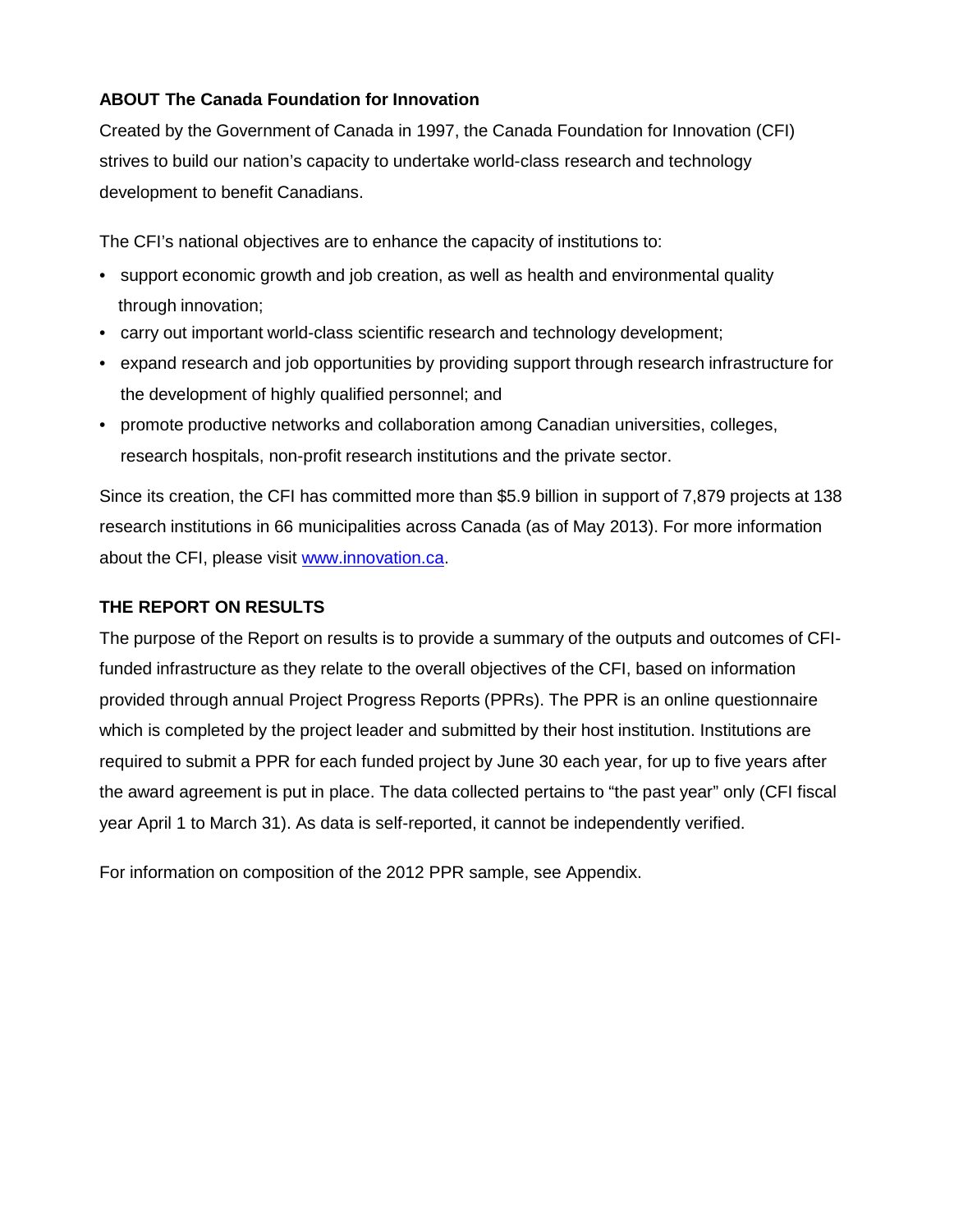### **Contents**

| Figure 1                                             | <b>Researcher retention</b>                   | $\overline{2}$ |  |  |
|------------------------------------------------------|-----------------------------------------------|----------------|--|--|
| Figure 2                                             | <b>HQP using infrastructure</b>               | 3              |  |  |
| Figure 3                                             | Impact on training                            | $\overline{4}$ |  |  |
| Figure 4                                             | <b>HQP</b> employment<br>5                    |                |  |  |
| Figure 5                                             | Operations & maintenance                      |                |  |  |
| Figure 6                                             | Infrastructure quality & life expectancy      | $\overline{7}$ |  |  |
| Figure 7                                             | Infrastructure use                            | 8              |  |  |
| Figure 8                                             | <b>Research productivity</b>                  | 9              |  |  |
| Figure 9                                             | <b>Advancing research</b>                     | 10             |  |  |
| Figure 10                                            | <b>Research collaborations</b>                | 11             |  |  |
| Figure 11                                            | <b>Research agreements</b>                    | 12             |  |  |
| Figure 12                                            | From research to innovation                   | 13             |  |  |
| Figure 13                                            | New jobs                                      | 14             |  |  |
| Figure 14                                            | 15<br>A range of benefits                     |                |  |  |
| Figure 15                                            | 16<br>Benefits: Areas of impact & user groups |                |  |  |
| Figure 16                                            | 17<br><b>Challenges</b>                       |                |  |  |
| 18<br>Appendix<br>Composition of the 2012 PPR sample |                                               |                |  |  |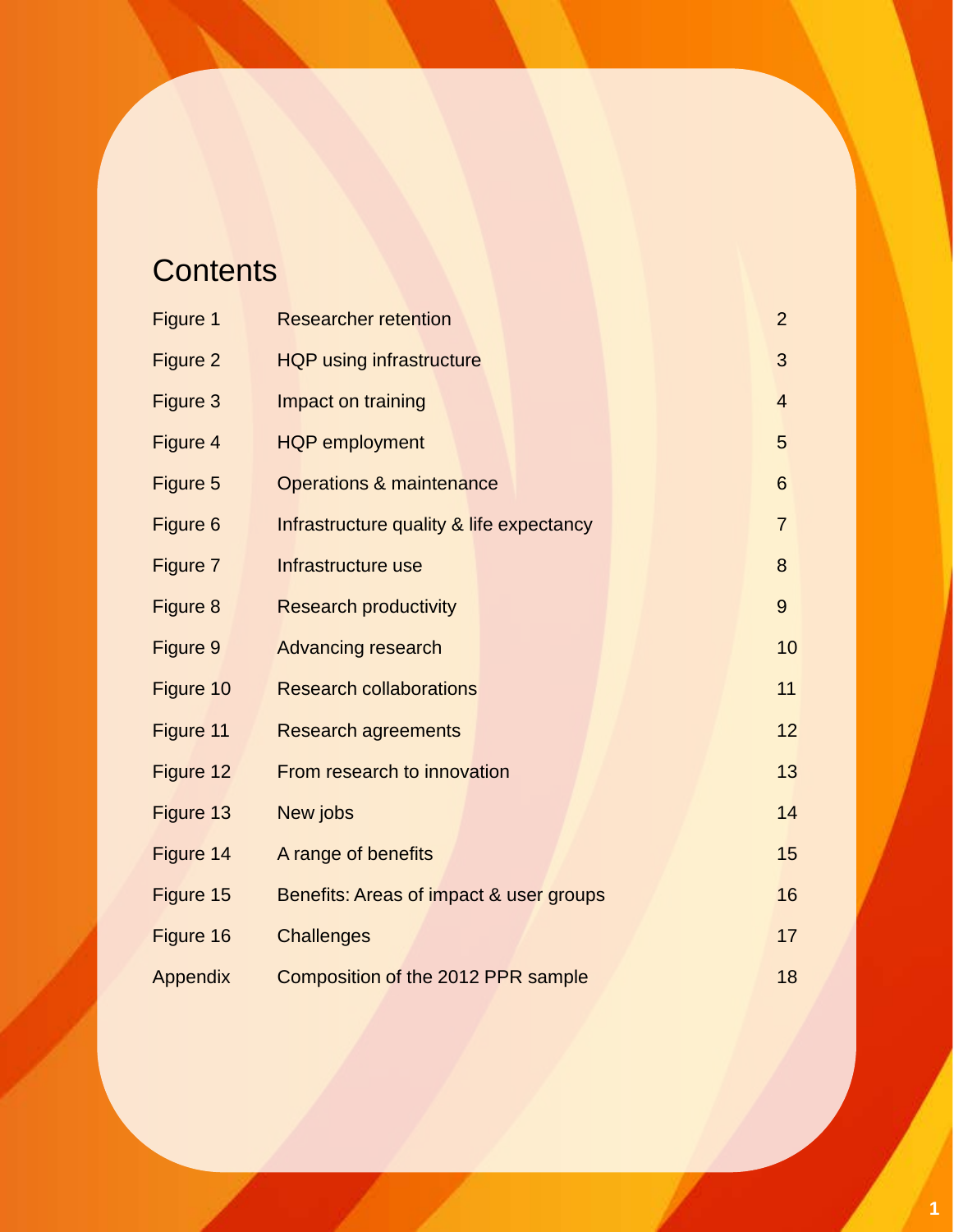# Researcher retention

94% of project leaders reported that **infrastructure was important for retaining some of Canada's best researchers.**



**Importance of infrastructure in** 

### *Retaining world-class researchers* **<sup>2</sup>**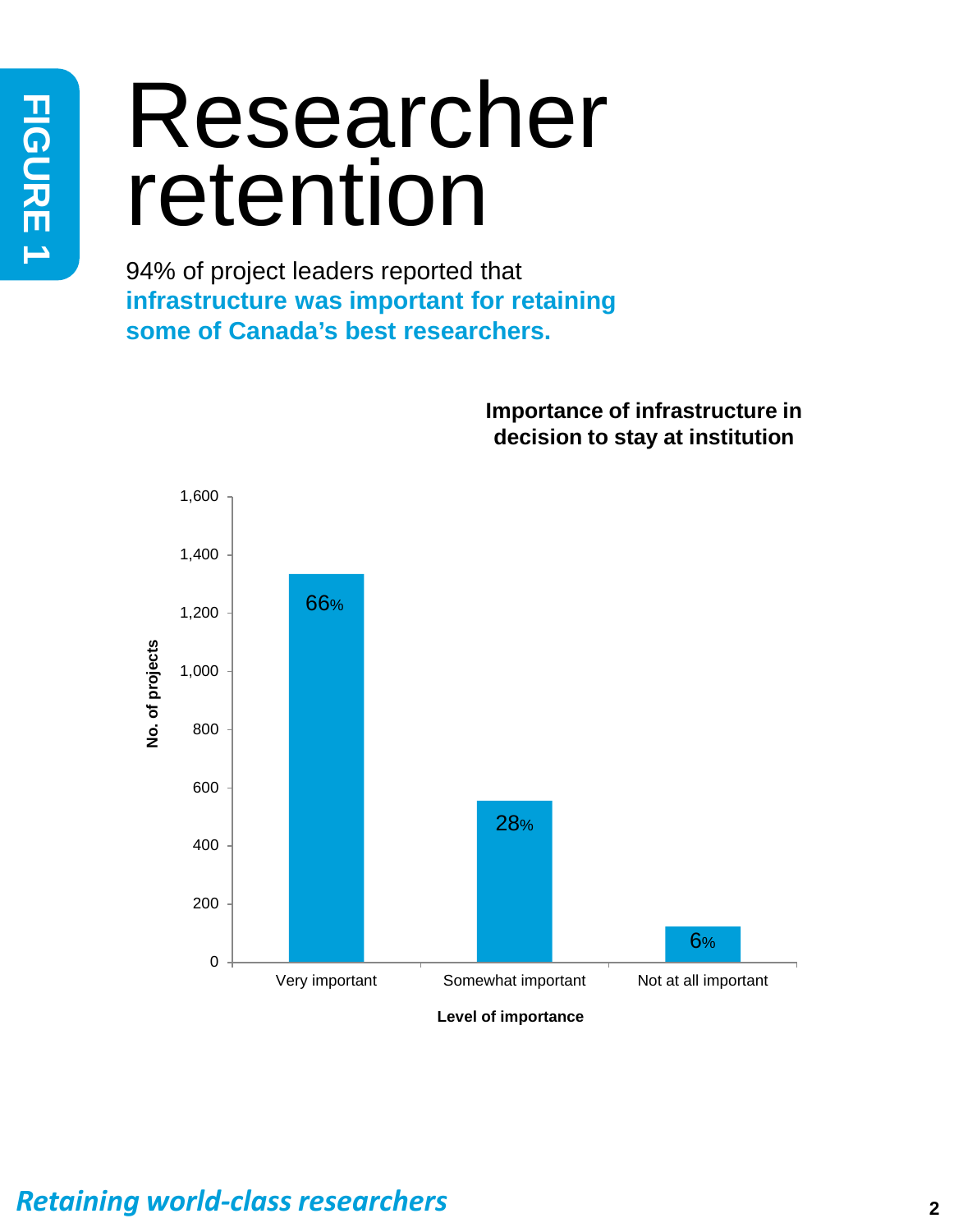# **FIGURE 2 FIGURE 2**

# HQP using infrastructure

96% (1,998) of project leaders reported that CFI-funded infrastructure **was a key resource for trainees.**



31,900 post-doctoral fellows (PDFs) and higher education students had **the opportunity to expand their research skills using infrastructure**. On average, 48% of them were first-time users.

### *Developing highly qualified personnel* **3**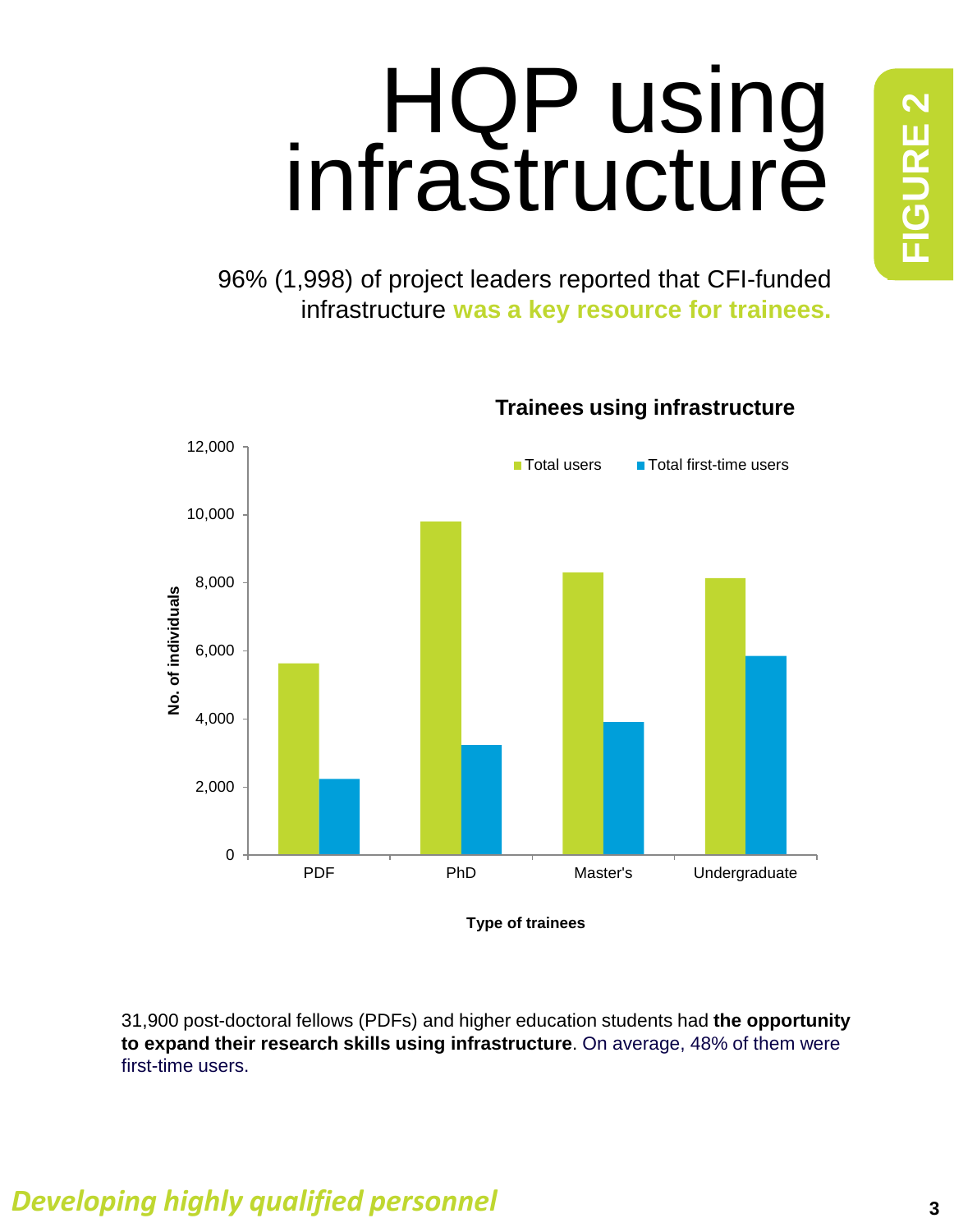# Impact on training

91% of project leaders credited their infrastructure with having **a high or very high impact on the quality of the training environment.**



### **Technical personnel**

48% (1,007) of project leaders reported that technical personnel **trained for the first time on the use and maintenance of the infrastructure**, for a total of 3,994 individuals.

### *Developing highly qualified personnel* **<sup>4</sup>**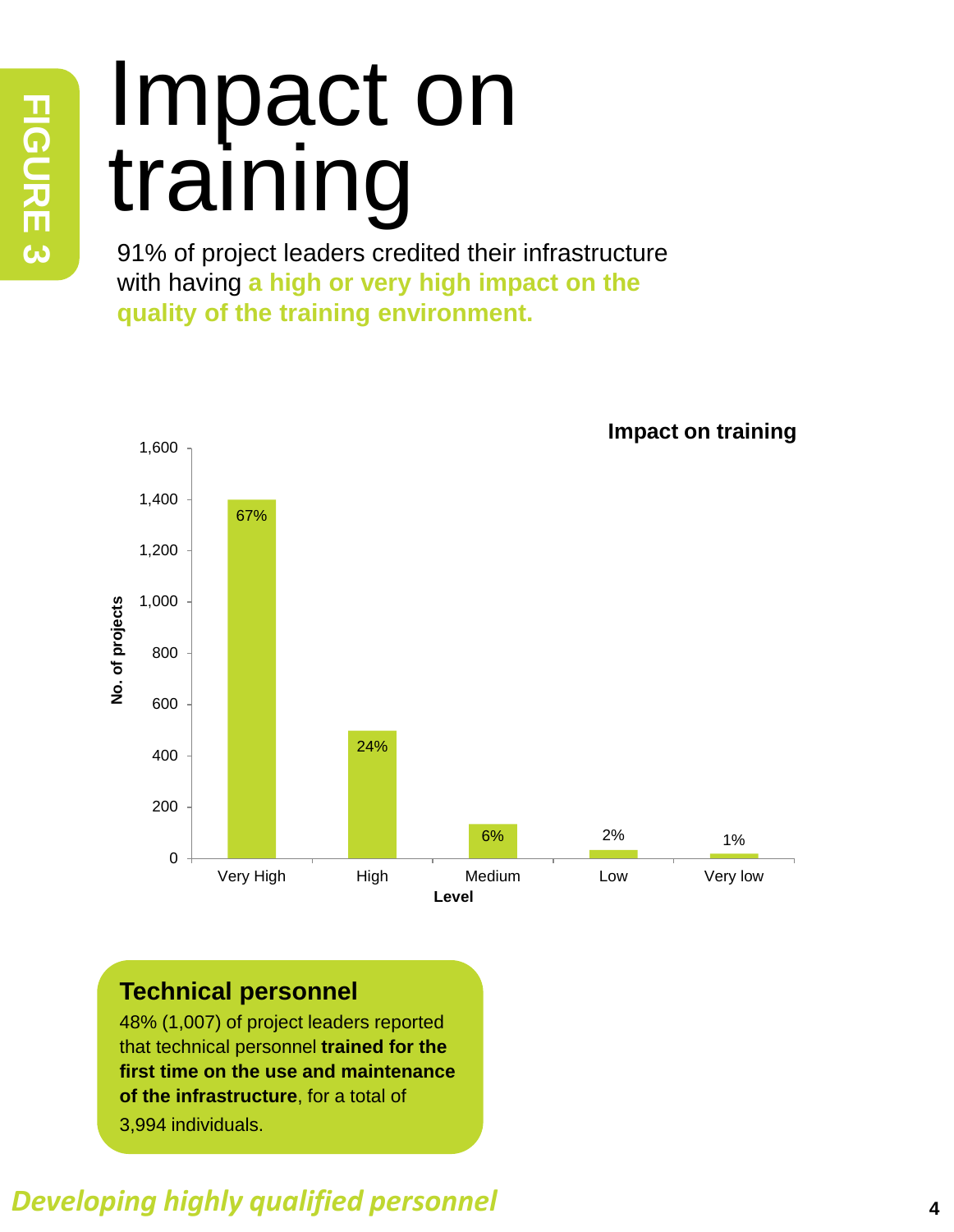# HQP employment

Highly qualified personnel who have trained on CFI-funded infrastructure **support economic growth in Canada**.



2,395 PDFs and graduate students using the infrastructure last year **completed their training** and moved into the workforce. Among them, **a large proportion (71%; (1,883)) stayed in Canada**, while the remaining 29% were reported as working abroad.

### *Developing highly qualified personnel* **5**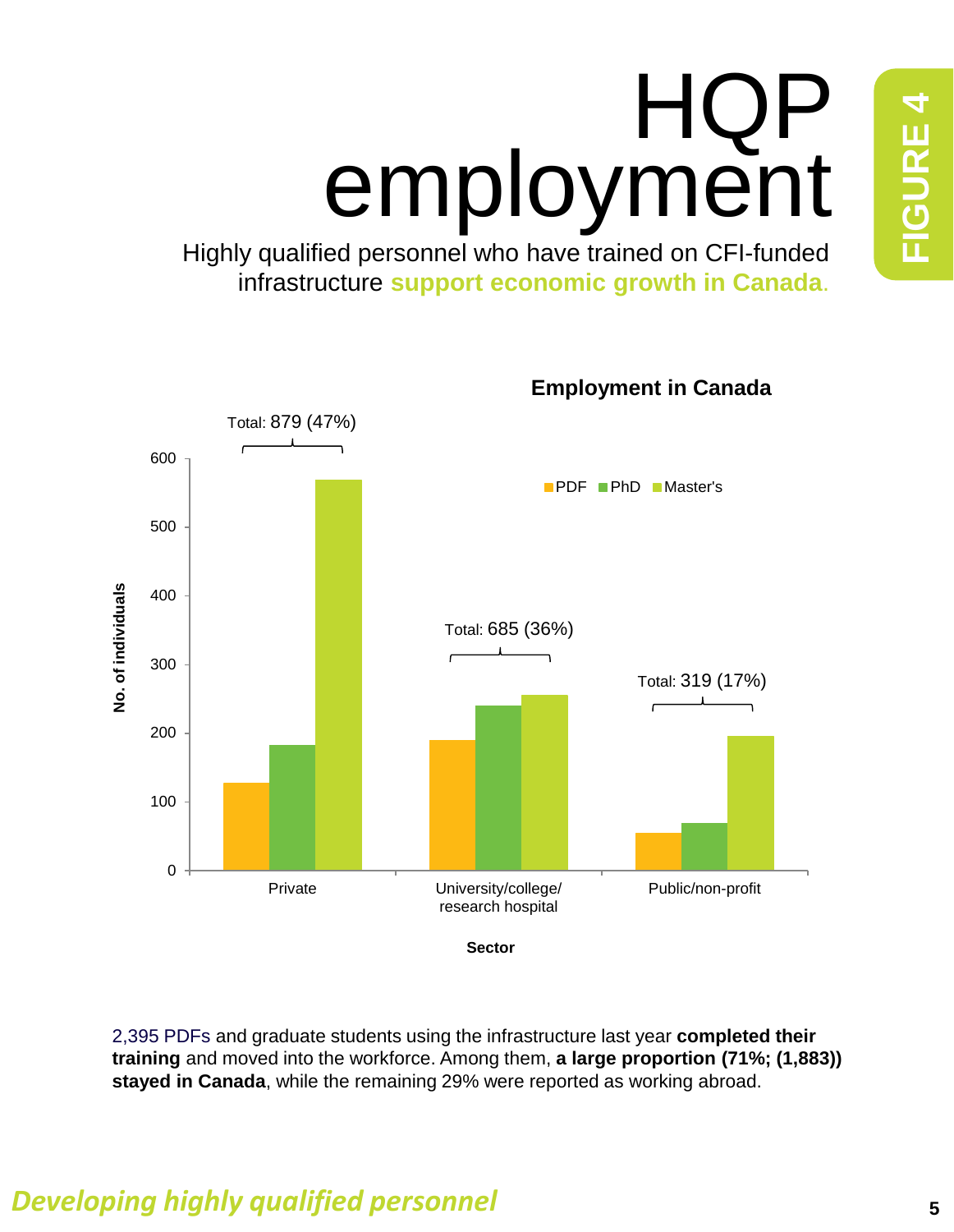# Operations & maintenance

82% of project leaders reported that they had both **adequate financial and human resources** for the operation and maintenance (O & M) of the infrastructure. **Use of diverse funding sources,** including research contracts and user fees, contributes to the sustainability of the infrastructure.



Federal government grants and awards are most commonly used to support O & M, followed by the Infrastructure Operating Fund (IOF) from the CFI, funds from the researcher's institution, and provincial government grants or awards.

### *Capacity for world-class research*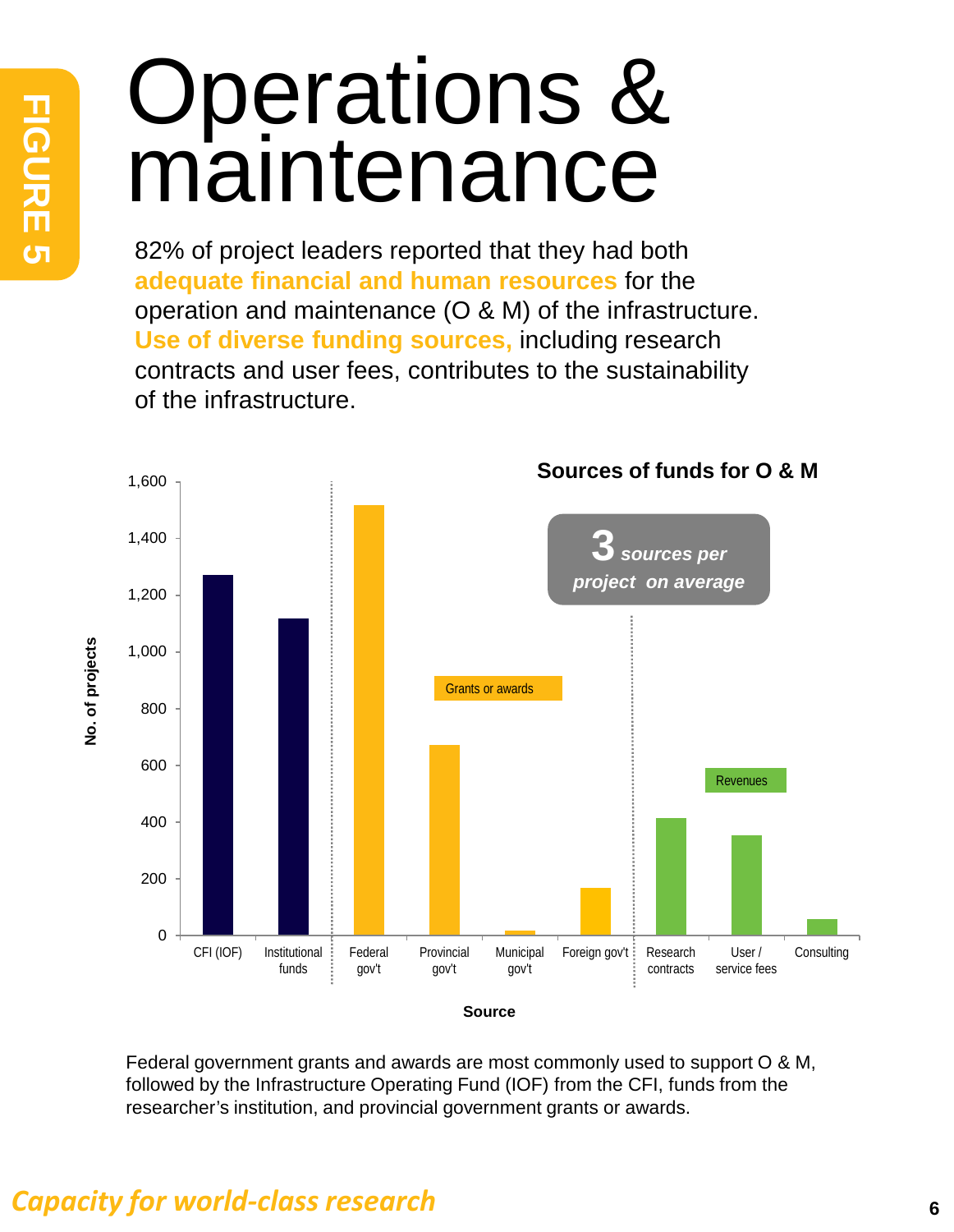# Infrastructure quality & life expectancy

More than half of project leaders **rated their CFI-funded infrastructure as "State-of-the-art**", including 82% of those with highly specialized research equipment.



### The **remaining** years of useful life of infrastructure reported **varies according to its type**.

| <b>Type</b>                                    | <b>Number of years</b><br>of useful life<br>remaining<br>(average) |
|------------------------------------------------|--------------------------------------------------------------------|
| Building(s)                                    | 18.8                                                               |
| Research space                                 | 13.8                                                               |
| Non-specialized or standard research equipment | 7.7                                                                |
| Highly specialized research equipment          | 7.4                                                                |
| Computing hardware or software                 | 3.5                                                                |

### *Capacity for world-class research* **<sup>7</sup>**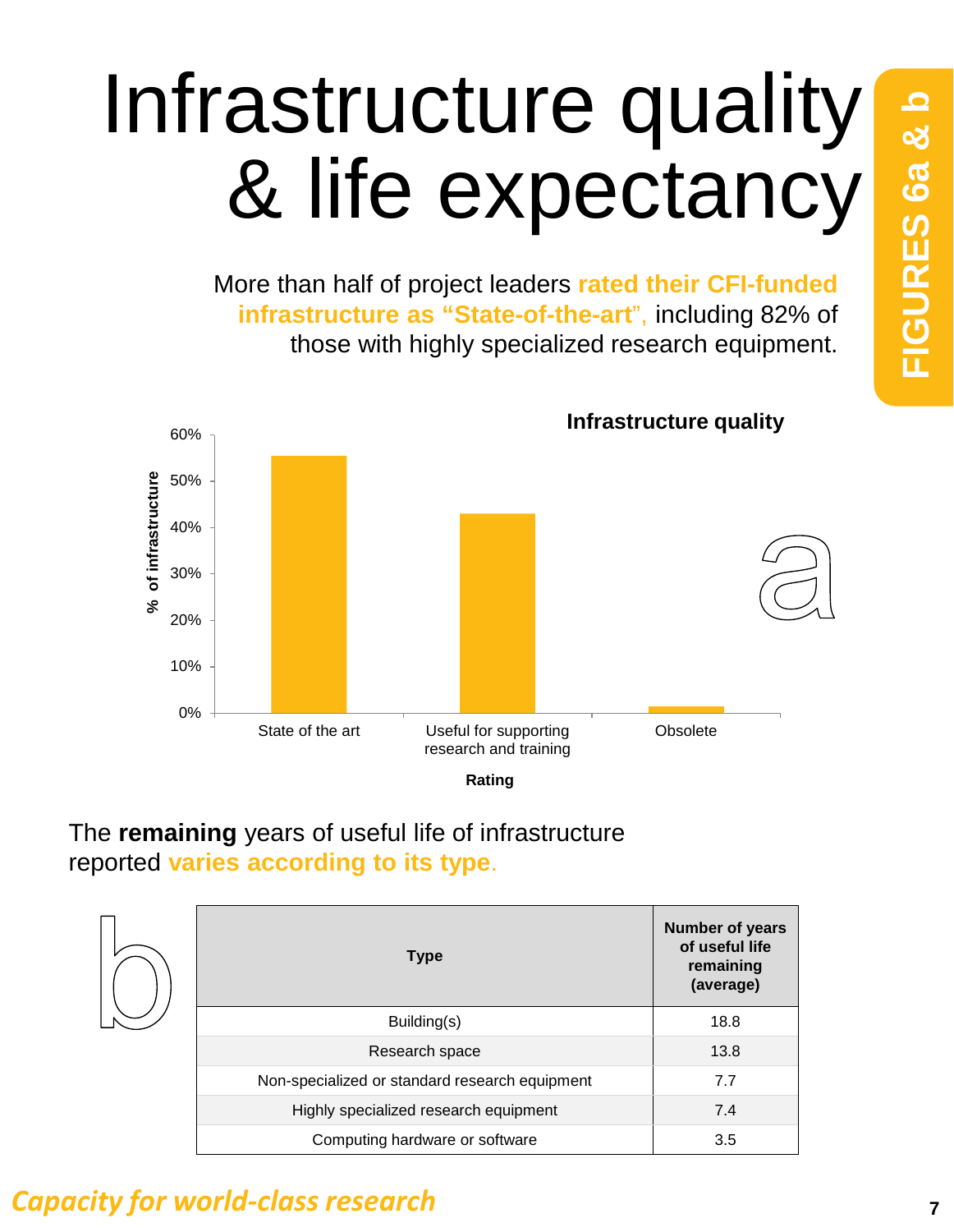# Infrastructure use

86% of the infrastructure **was being fully utilized or over subscribed**, suggesting that it is appropriately located and contributing to research capacity.

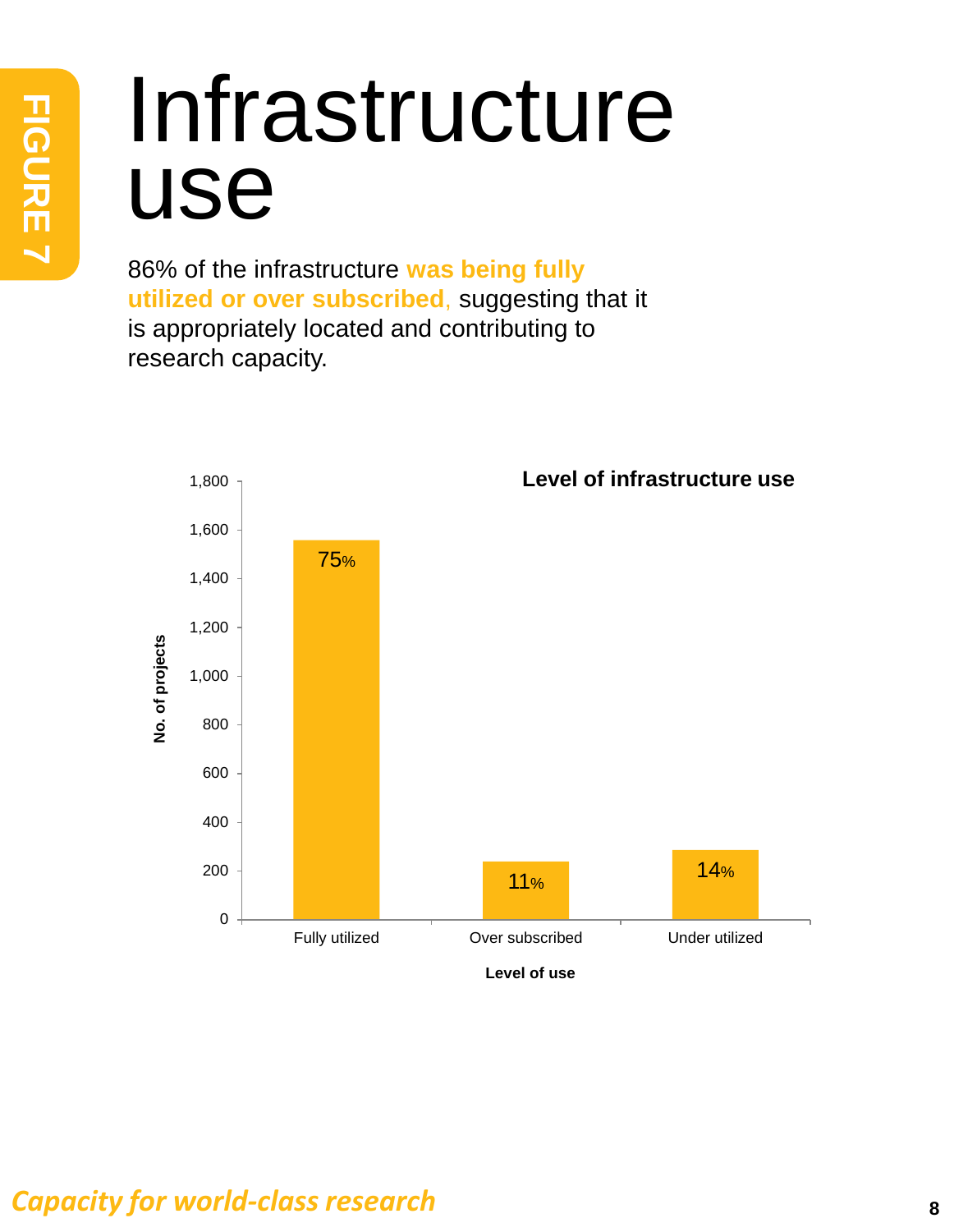# Research productivity

As expected in an academic setting, **conferences, symposiums and workshop presentations** were the most frequently reported research outputs by project leaders, closely followed by **peer-reviewed publications**.



#### **Types of research outputs reported**

### *Capacity for world-class research*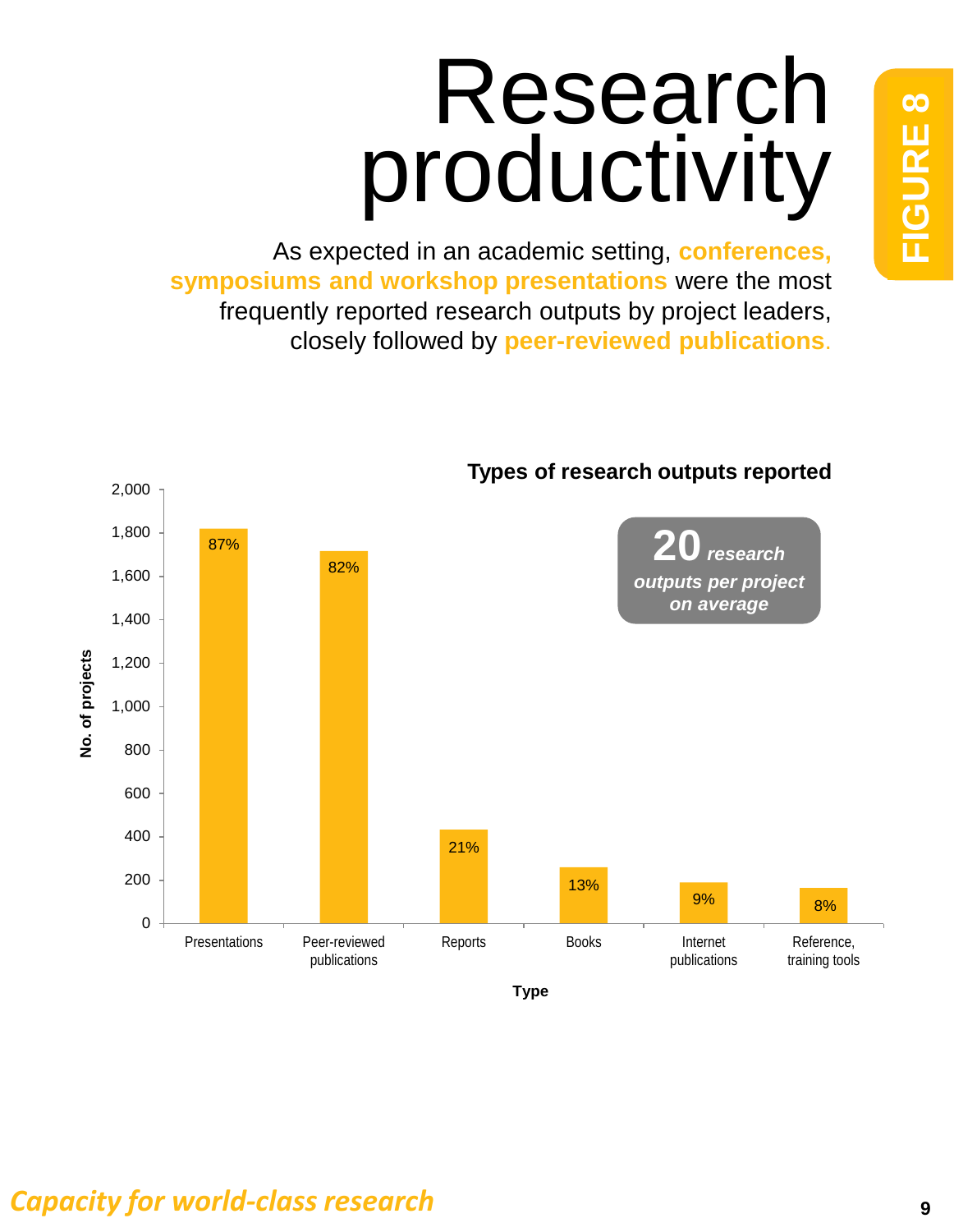# Advancing research

Infrastructure was used by **a diverse community of public, private and non-profit sector users**.



#### **External users of infrastructure by location and sector**

#### **Internal users**

84% of project leaders reported at least one researcher at their institution using the infrastructure to advance their research, for a total of 11,152 internal users.

#### **External users**

60% of project leaders reported users outside their institution, for a total of 24,822 external users.

### *Capacity for world-class research* **<sup>10</sup>**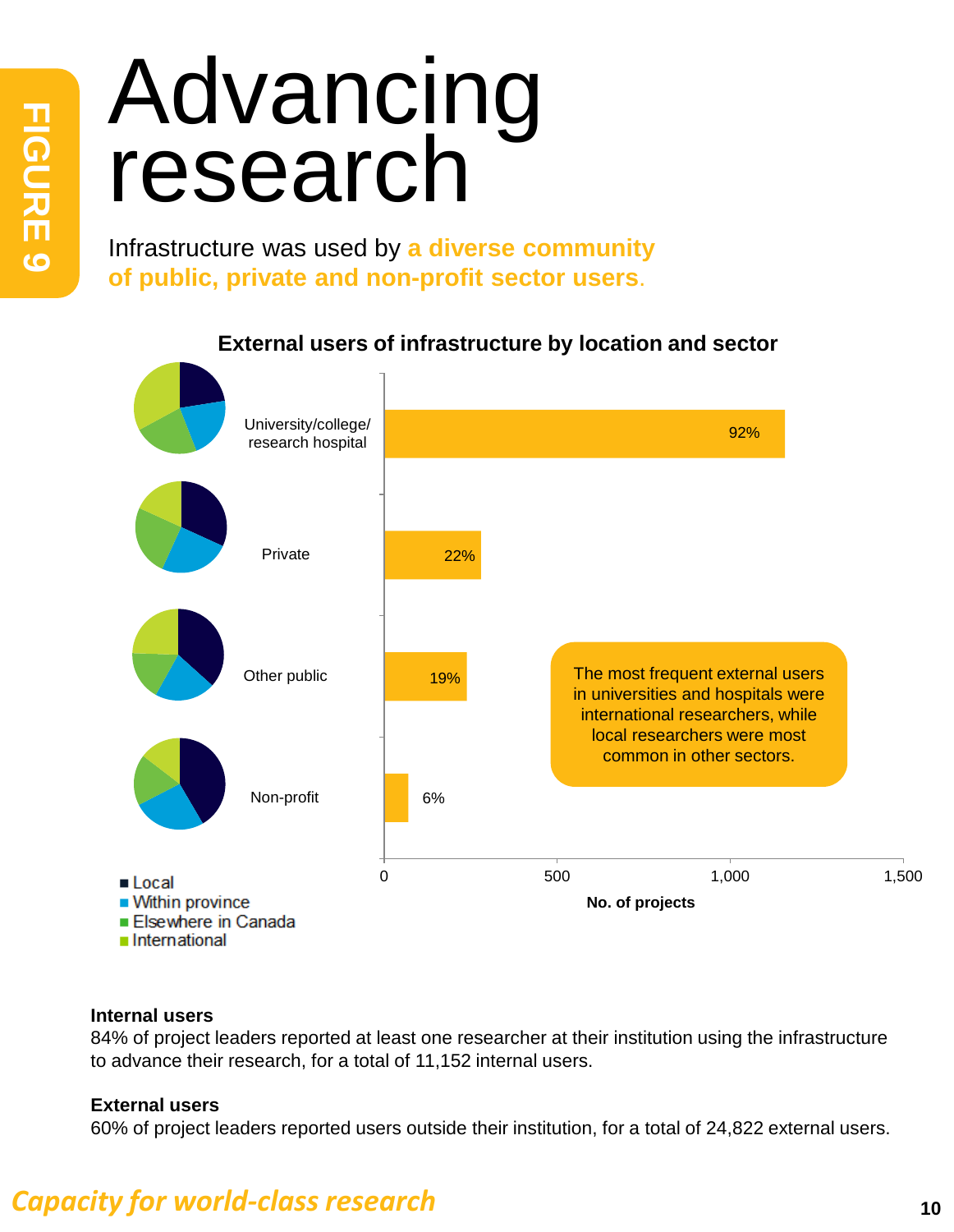# Research collaborations

Researchers have made **use of infrastructure to serve collaborative research endeavours** for traditional academic activities and outputs such as funding applications and publications.



69% (1,433) of project leaders reported at least one type of external collaboration. Of those, 37% (533) of project leaders reported four different types of collaboration, suggesting CFI-funded infrastructure enables widespread collaboration.

### *Productive networks and collaboration* **11**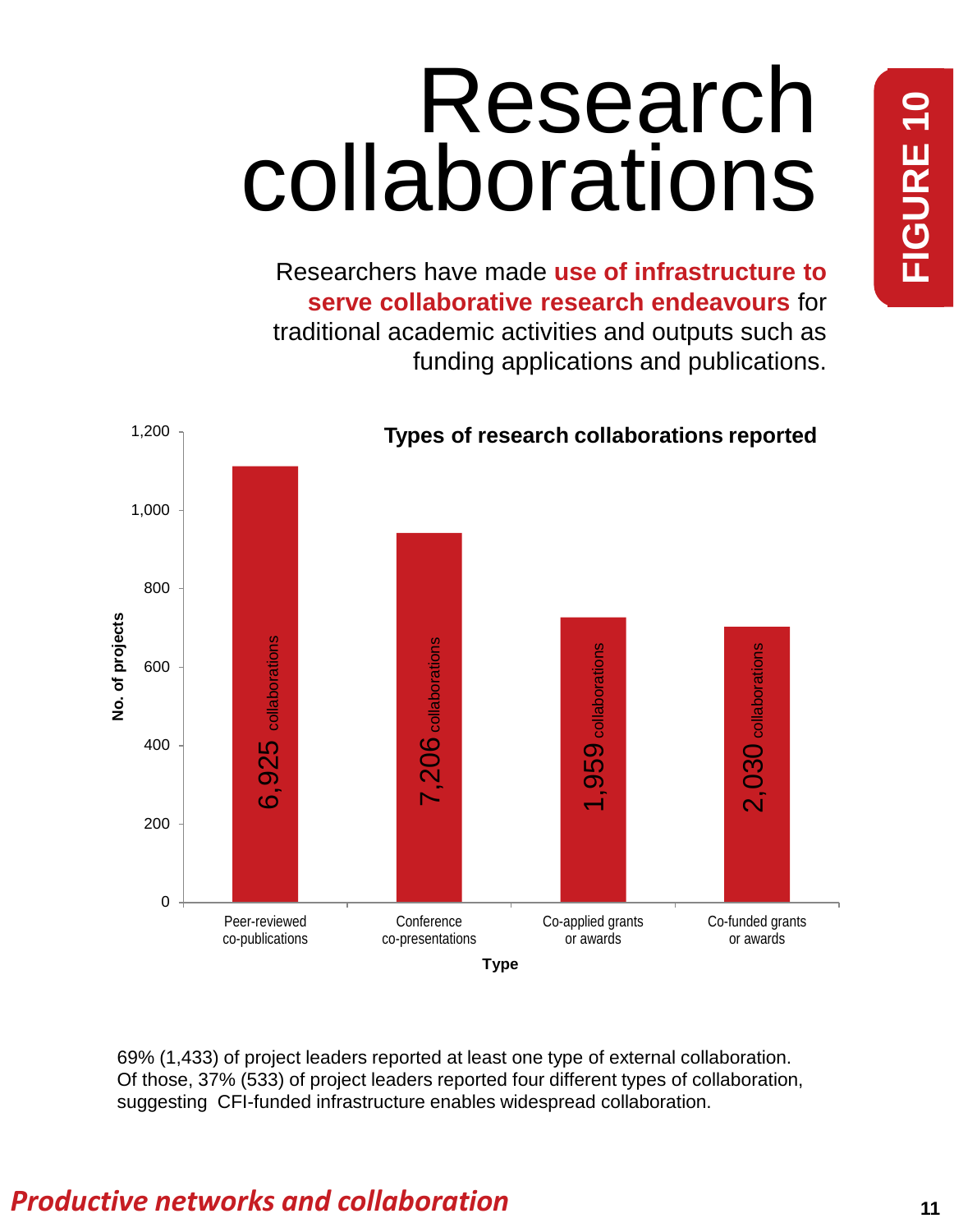# Research agreements

CFI-funded infrastructure **facilitated formal collaborative research agreements**. Project leaders reported a total of 3,742 agreements.



A subset of collaborations are formalized through **signed agreements** such as contracts and memorandums of understanding (MOUs). 34% (715) of project leaders reported one or more types of formal agreements.

### *Productive networks and collaboration* **12**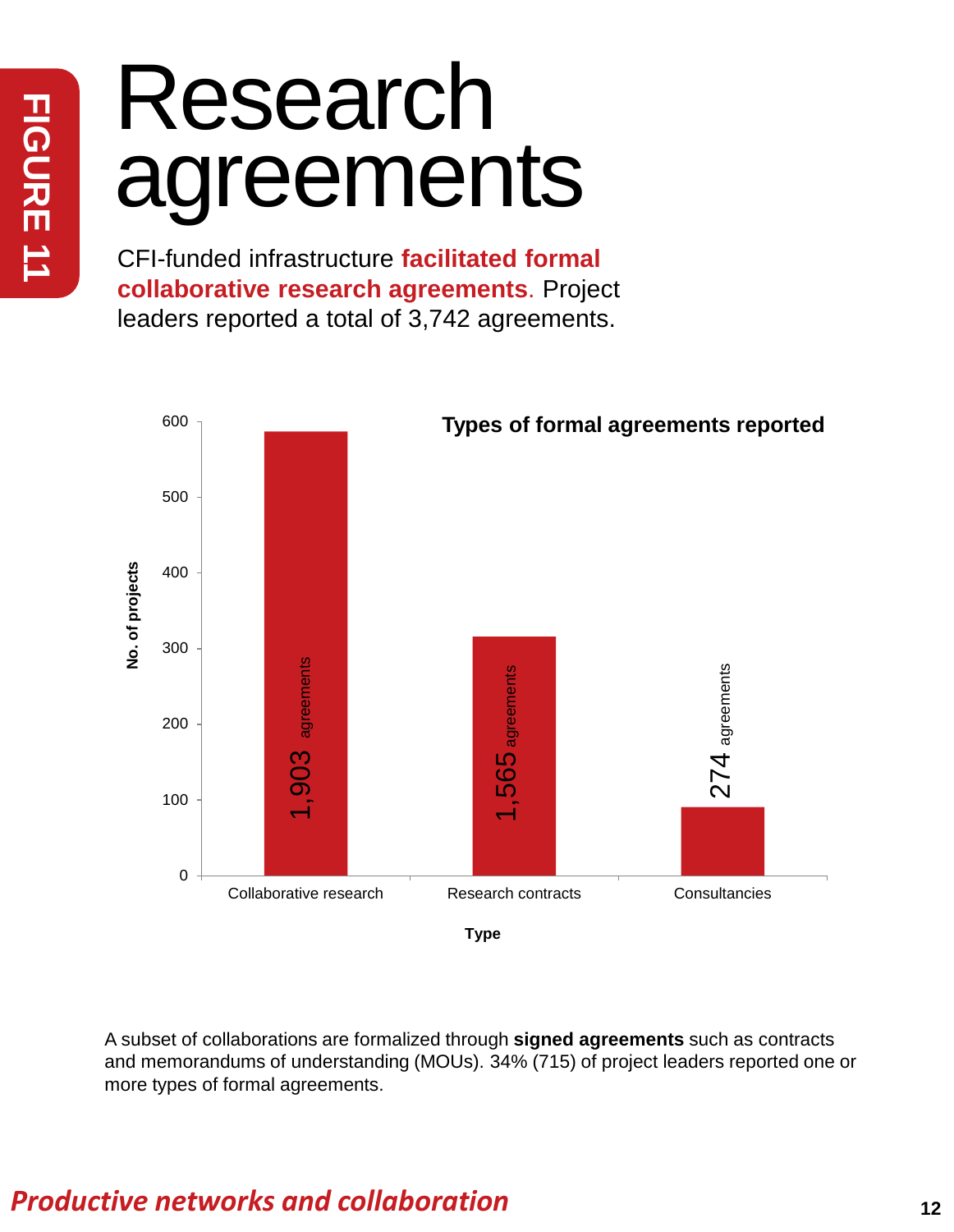# From research to innovation

CFI-funded infrastructure has contributed to the **development of new technologies and the creation of new companies**.



172 project leaders reported that **intellectual property rights** were granted in relation to CFI-funded infrastructure.

52 project leaders reported entering into **licensing agreements** based on intellectual property enabled by the CFI-funded infrastructure.

### *Economic growth and job creation*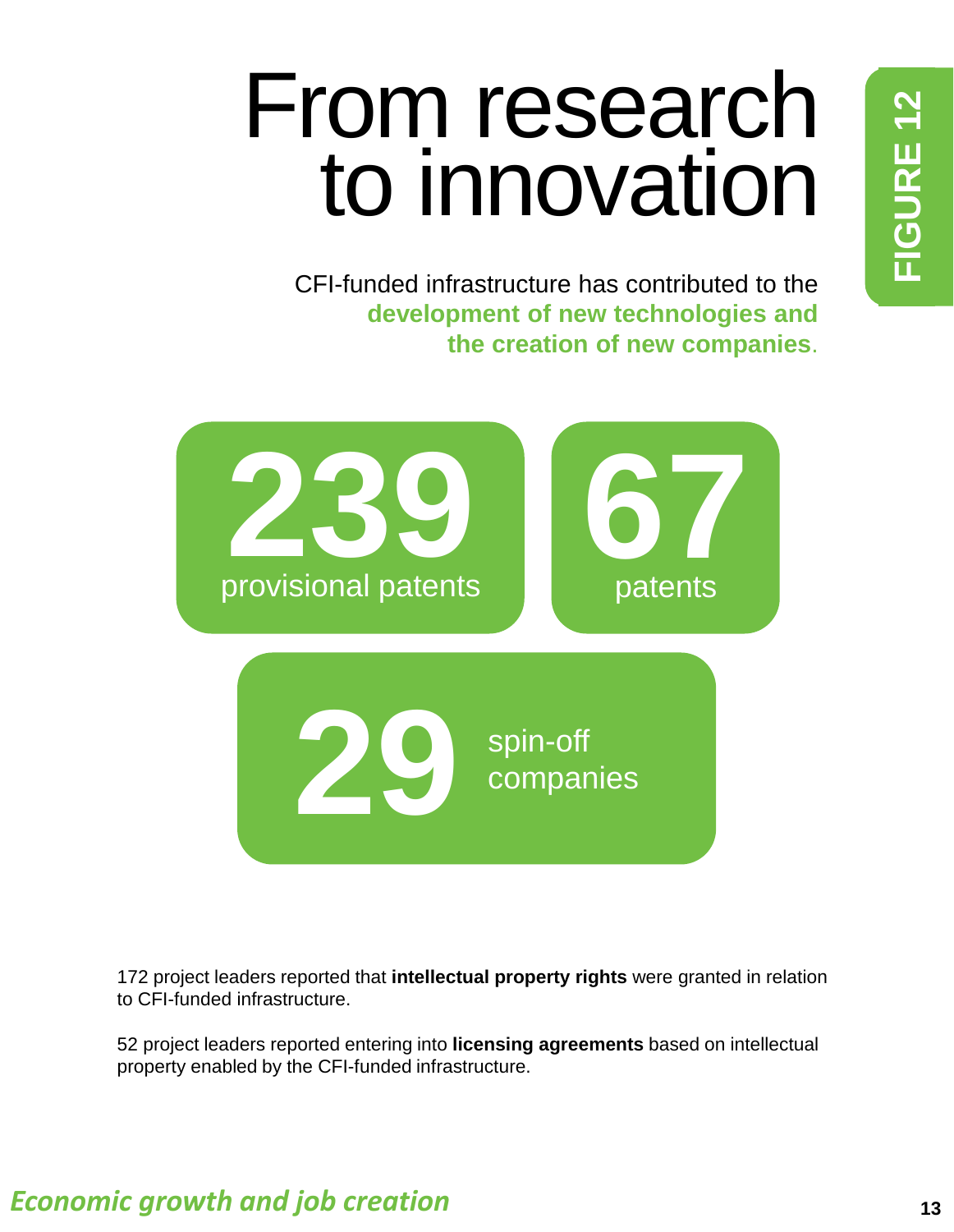# New jobs

28% (577) of project leaders reported **one or more jobs created** due to the CFI-funded infrastructure.



The majority of these jobs (1,288) were staff hired for the use, operation and maintenance of CFI-funded infrastructure. As a result of research related to the infrastructure, 123 project leaders reported that **a total of 962 new jobs were created outside the institution**.

**Sector**

**No. of jobs**

No. of jobs

### *Economic growth and job creation* **<sup>14</sup>**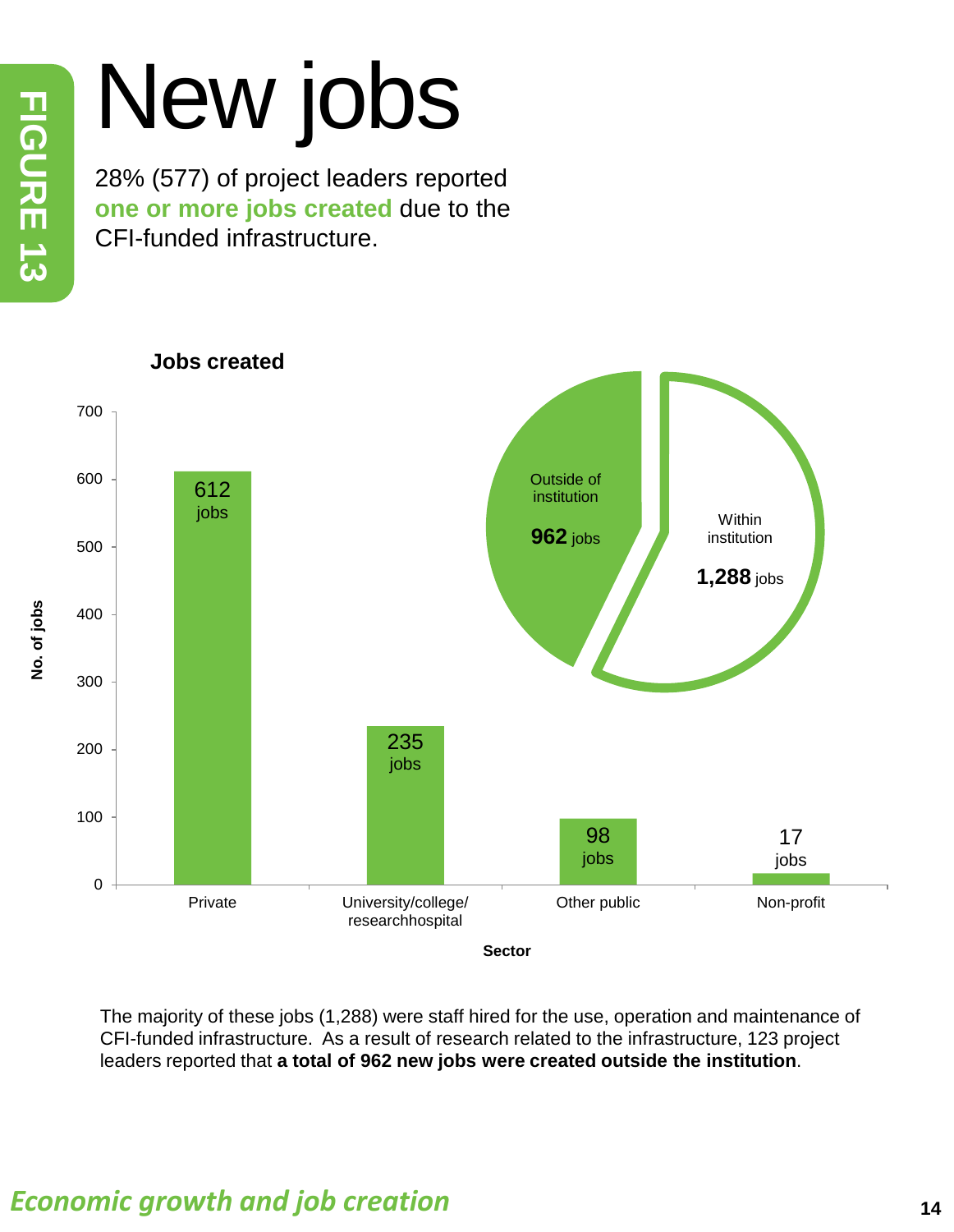# A range of benefits

45% (944) of project leaders reported at least one type of benefit, highlighting the role of **CFI-funded infrastructure in enabling research that produces outcomes for Canadians**.



**Types of benefits reported**

### *Benefits for Canadians*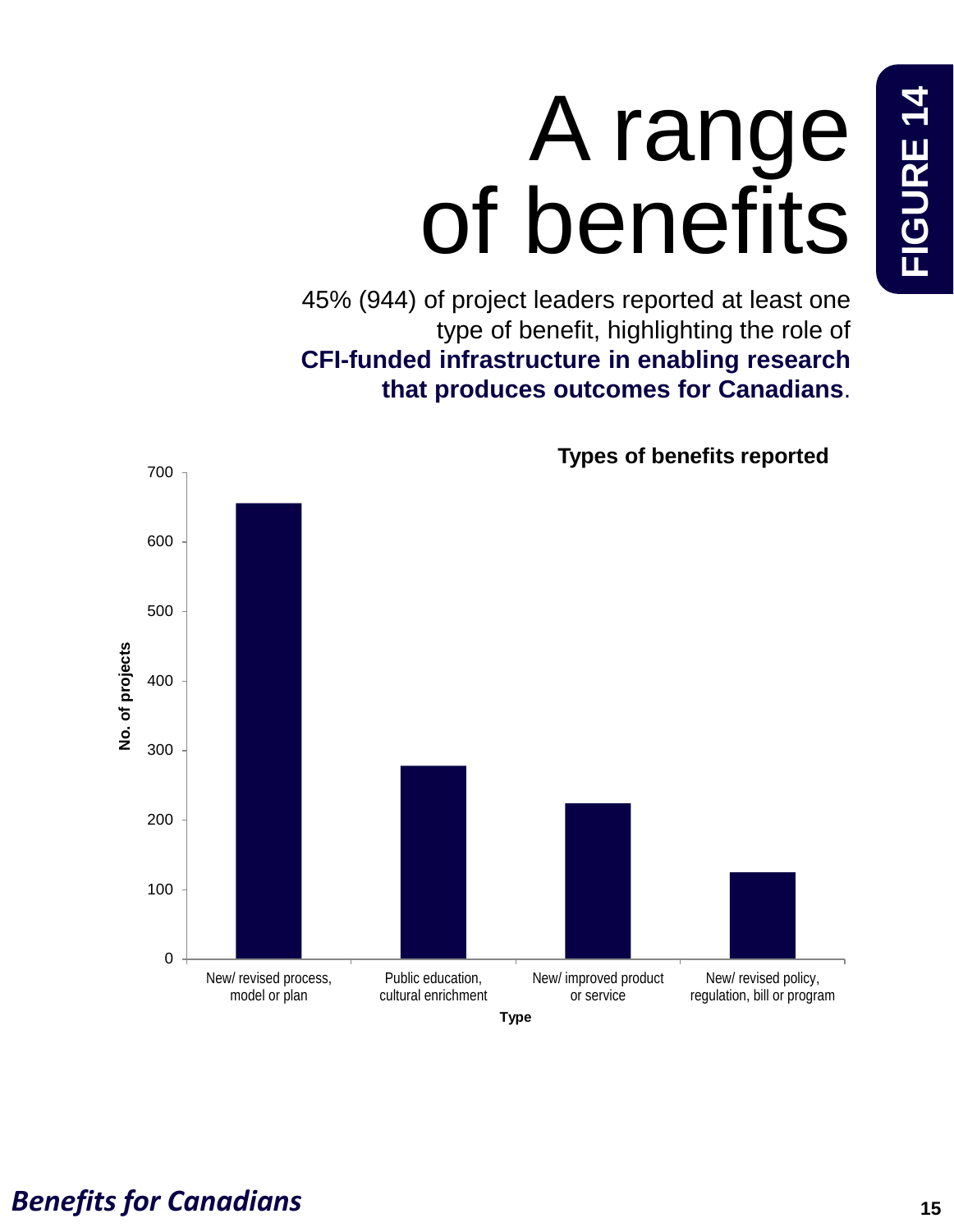### Benefits: Areas of impact and user groups





**Group**

### *Benefits for Canadians* **<sup>16</sup>**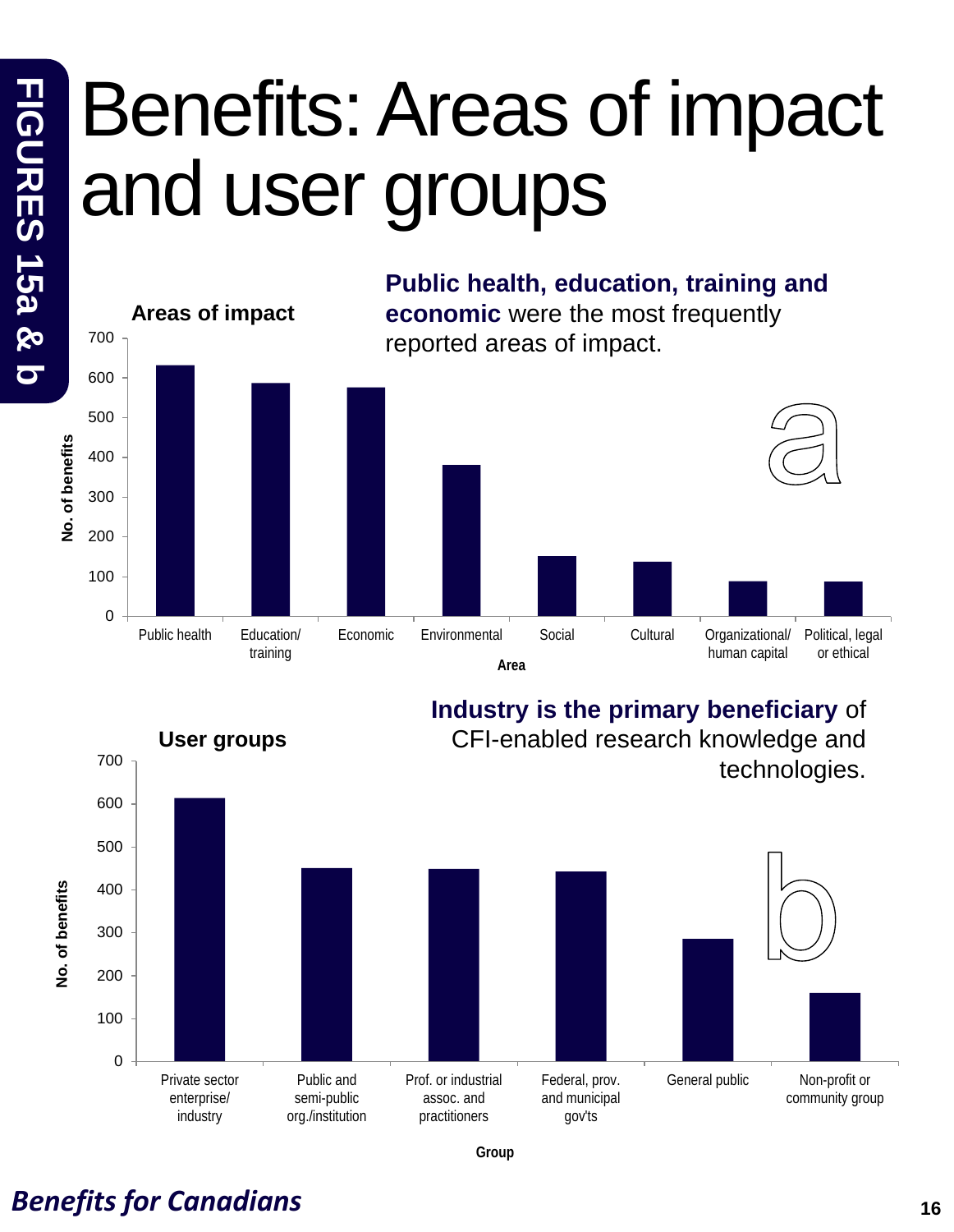# Challenges

The most frequently mentioned challenge by project leaders was **funding for O & M and research operating costs**.



**Type of challenges**

Although issues related to HQP and the acquisition and updating of equipment were also identified as important challenges, 28% (586) of project leaders reported that they had **no significant limiting factors** in conducting their research.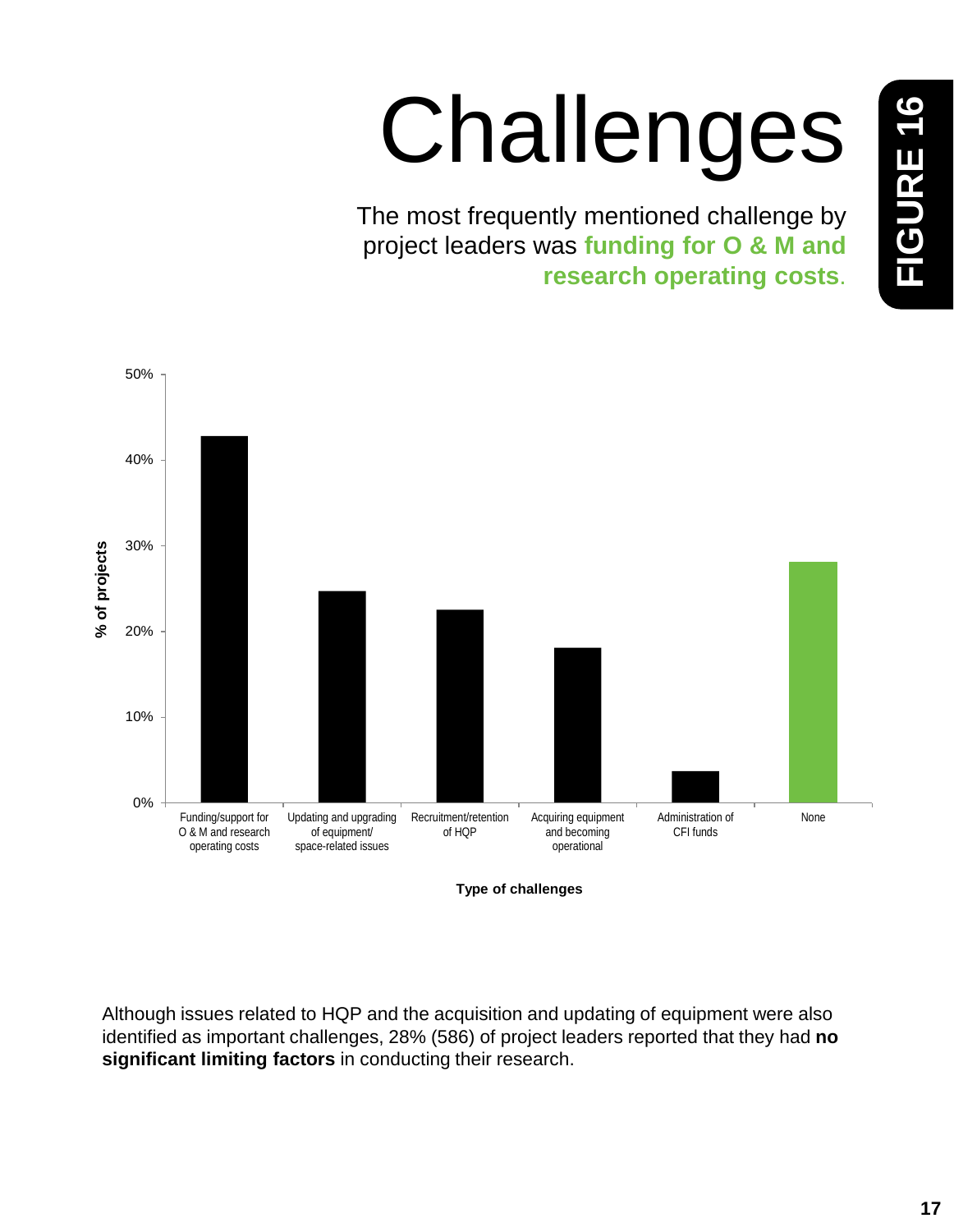# Composition of the 2012 PPR sample

This report is based on a sample of 2,085 operational projects from 79 universities, colleges, research hospitals and non-profit research institutions across Canada reporting on the 2011-2012 fiscal year (data extracted as of August 2012) . This includes projects reporting in any year of the CFI reporting cycle, representing a range of projects from recently funded to more mature projects. A total of 116 projects were excluded as their CFIfunded infrastructure had either not yet been obtained or not yet put into service. Together, these represent 97% of the 2,265 total expected reports for the year. This report is based on quantitative data provided. Responses labelled as "other" have not been included in the analysis. Unit: thousand \$

|                                                                 |                |         |                |               |                |         |                |         |                | ວາ ເກວດວດກາດ ພ |
|-----------------------------------------------------------------|----------------|---------|----------------|---------------|----------------|---------|----------------|---------|----------------|----------------|
| <b>Reporting year</b>                                           | $\overline{2}$ |         | 3              |               | 4              |         | 5              |         | <b>Total</b>   |                |
| Number $(\#)$ and \$ contributions<br><b>Types of CFI Funds</b> | #              | \$      | #              | $\frac{1}{2}$ | #              | \$      | #              | \$      | #              | \$             |
| Leaders Opportunity Fund *                                      | 461            | 79,856  | 503            | 77,892        | 465            | 72,887  | 405            | 61,991  | 1,834          | 292,626        |
| Leading Edge Fund 2006/2009                                     | 37             | 131,746 | 8              | 30,159        | 11             | 55,717  | 21             | 51,701  | 77             | 269,324        |
| New Initiatives Fund 2006/2009                                  | 31             | 115,707 | 9              | 25,884        | 8              | 43,160  | 23             | 67,246  | 71             | 251,997        |
| Canada Research Chairs Infrastructure Fund                      |                | 182     | 5              | 1,199         | 15             | 2,205   | 41             | 5,446   | 62             | 9,032          |
| New Opportunities Fund                                          |                |         | $\overline{4}$ | 1,131         | $\overline{4}$ | 795     | 14             | 2,313   | 22             | 4,240          |
| <b>Innovation Fund</b>                                          |                | 4,477   |                |               | 1              | 2,252   | $\overline{2}$ | 7,508   | $\overline{4}$ | 14,237         |
| Other **                                                        |                | 4,038   | 9              | 328,081       | $\overline{2}$ | 48,324  | 3              | 31,649  | 15             | 412,092        |
| Total                                                           | 532            | 336,006 | 538            | 464,346       | 506            | 225,340 | 509            | 227,855 | 2,085          | 1,253,547      |

#### **\* Leaders Opportunity Fund (LOF) includes:**

- LOF under \$1M
- LOF \$1M to \$2M
- LOF Canada Research Chairs (CRC)
- LOF NSERC, Industrial Research Chairs
- LOF CIHR, Programmatic Grants in Food and Health

#### **\*\* Other includes:**

- Research Hospital Fund 2004
- Research Hospital Fund Large Scale Institutional Endeavours (RHF-LSIE)
- Research Hospital Fund Regional/National Clinical Research Initiatives (RHF-CRI)
- Exceptional Opportunities Fund
- International Joint Venture Project 2005
- National Platforms Fund

Note: In 2012, no projects were reporting in Year 1 due to a change in the CFI's reporting rules. For details, refer to section 7.3 of the Program and Policy Guide.